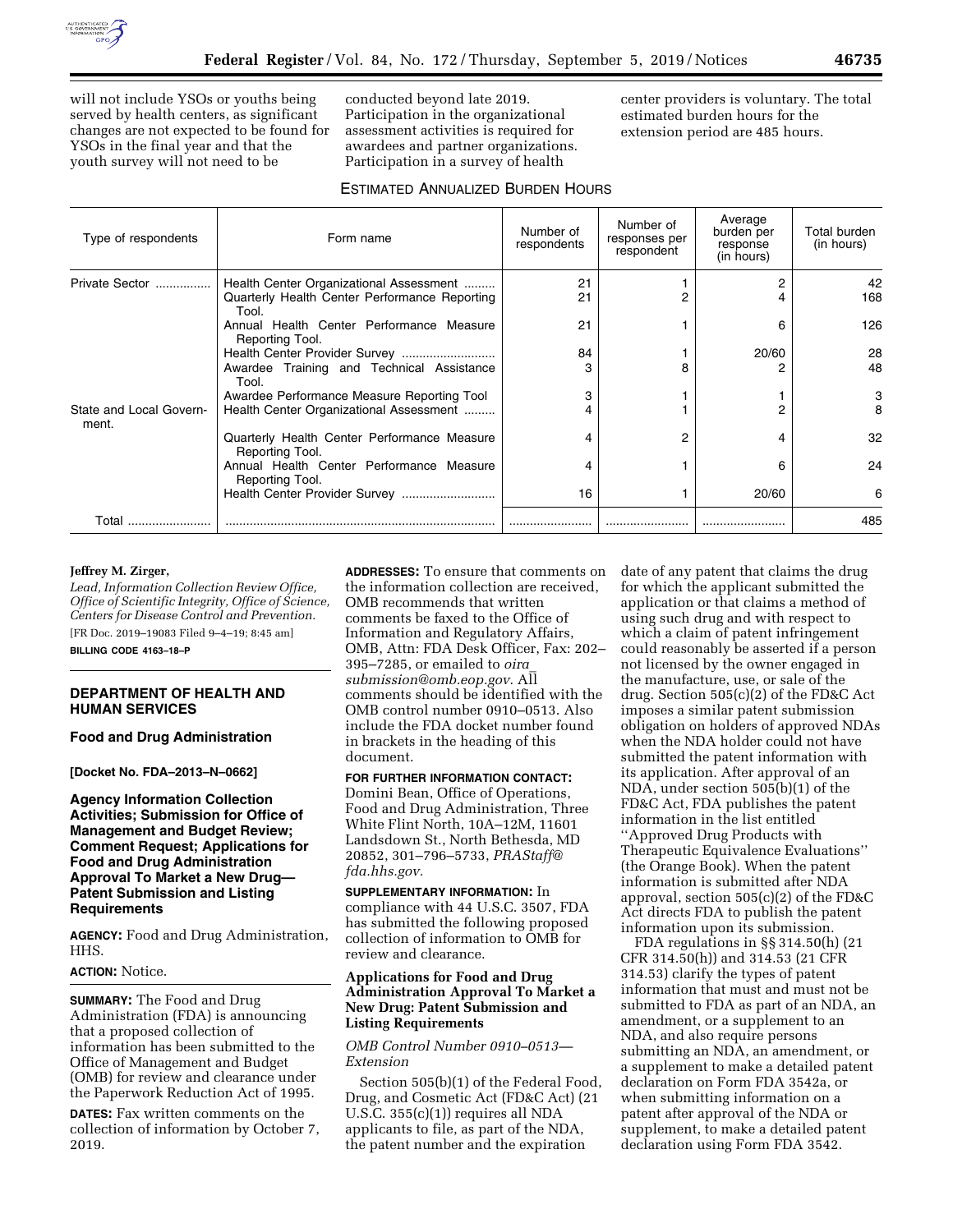The reporting burden for submitting an NDA, an amendment, or a supplement to an NDA, in accordance with  $\S 314.50(a)$  through (f), (i), (h), and (k) has been estimated by FDA and the collection of information has been approved by OMB under control number 0910–0001. In addition, the reporting burden for submitting an appropriate patent certification or statement for each patent listed in the Orange Book for one drug product approved in an NDA that is pharmaceutically equivalent to the proposed drug product for which the original 505(b)(2) application was submitted (if certain criteria are met) in accordance with  $\S 314.50(i)(1)(i)(C)$  and the reporting burden for submitting an amended patent certification in certain circumstances in accordance with § 314.50(i)(6) are approved by OMB under OMB control number 0910–0786. In addition, the reporting burden for responding to a patent listing dispute in accordance with § 314.53(f)(1) and the reporting burden for submitting corrections, changes, or withdrawal of patent information in accordance with § 314.53(f)(2) also are approved by OMB under OMB control number 0910–0786. We are not re-estimating these approved burdens in this document. Only the reporting burdens associated with patent submission and listing, as described below, are estimated in this document.

The information collection reporting requirements are as follows:

Section 314.50(h) requires that an NDA, or an amendment or a supplement to an NDA, contain patent information described under § 314.53. Section 314.53 requires that an applicant submitting an NDA, or an amendment or a supplement to an NDA, except as provided in § 314.53(d)(2), submit on Forms FDA 3542 and 3542a the required patent information described in this section. Section 314.53(d)(2) requires submission of patent information only for a supplement that seeks approval to add or change the dosage form or route of administration, to add or change the strength, to change the drug product from prescription to over-the-counter

use, or to revise previously submitted patent information that differently or no longer claims the product as changed by the supplement.

Compliance with the information collection burdens under §§ 314.50(h) and 314.53 consists of submitting with an NDA, or an amendment or a supplement to an NDA (collectively referred to as an ''application'') the required patent declaration(s) on Form FDA 3542a for each patent that claims the drug or a method of using the drug that is the subject of the new drug application or amendment or supplement to it and with respect to which a claim of patent infringement could reasonably be asserted if a person not licensed by the owner of the patent engaged in the manufacture, use, or sale of the drug product (§ 314.53(b)). Such patents claim the drug substance (active ingredient), drug product (formulation and composition), or method(s) of use. If a patent is issued after the application is filed with FDA, but before the application is approved, the applicant must submit the required patent information on Form FDA 3542a as an amendment to the application, within 30 days of the date of issuance of the patent.

Within 30 days after the date of approval of an application, the applicant must submit Form FDA 3542 for each patent that claims the drug substance (active ingredient), drug product (formulation and composition), or approved method(s) of use of the product for listing in the Orange Book. For patents issued after the date of approval of an application, Form FDA 3542 must be submitted within 30 days of the date of issuance of the patent. In addition, an NDA applicant's amendment to the description of the approved method(s) of use claimed by the patent must be submitted within the timeframes described in §§ 314.50(i)(4) and 314.94(a)(12)(vi) (21 CFR  $314.94(a)(12)(vi)$  to be considered timely filed.

*Description of Respondents:* The respondents to this collection of information are NDA applicants for original applications, amendments, or

supplements to an NDA or NDA applicants submitting information on a patent after approval of the NDA or supplement.

The final rule ''Abbreviated New Drug Applications and 505(b)(2) Applications,'' implemented portions of Title XI of the Medicare Prescription Drug, Improvement, and Modernization Act of 2003 (MMA) and also amended certain regulations regarding 505(b)(2) applications and abbreviated new drug applications (ANDAs) to facilitate compliance with and efficient enforcement of the FD&C Act (81 FR 69580; October 6, 2016) (MMA Final Rule). In the MMA Final Rule, we estimated that the burden for Form FDA 3542a would be reduced by 5 hours from 20 hours to 15 hours per response; we further estimated that the burden for Form FDA 3542 would increase by 5 hours from 5 to 10 hours per response. The burden hours were adjusted to shift a portion of the time spent preparing Form FDA 3542a to the estimated time spent preparing Form FDA 3542 to reflect the additional time spent by the NDA holder to develop the use code in accordance with FDA's revised regulations and identify the specific section(s) and subsection(s) of labeling that describe the specific approved method of use claimed by the patent. The burden hours of Forms FDA 3542 and 3542a in this notice reflect the reporting burden approved by OMB under OMB control number 0910–0786 in connection with the MMA Final Rule. The effective date of the MMA Final Rule was December 5, 2016. Consequently, the annual reporting burden estimated below is based on calendar year 2017 data only to reflect the post-MMA Final Rule regulatory requirements and reporting burden estimate.

In the **Federal Register** of May 20, 2019 (84 FR 22858), we published a 60 day notice requesting public comment on the proposed collection of information. No comments were received.

FDA estimate the burden of the information collection as follows:

# TABLE 1—ESTIMATED ANNUAL REPORTING BURDEN

| 21 CFR 314.50 (citing § 314.53) | Number of<br>respondents | Number of<br>responses per<br>respondent | Total annual<br>responses<br>CY 2017 | Hours per<br>response | Total hours    |
|---------------------------------|--------------------------|------------------------------------------|--------------------------------------|-----------------------|----------------|
|                                 | 281<br>310               | 2.875<br>2.084                           | 808<br>646                           | 10<br>15              | 8,080<br>9.690 |
| Total                           |                          |                                          |                                      |                       | 17.770         |

1There are no capital costs or operating and maintenance costs associated with this collection of information.